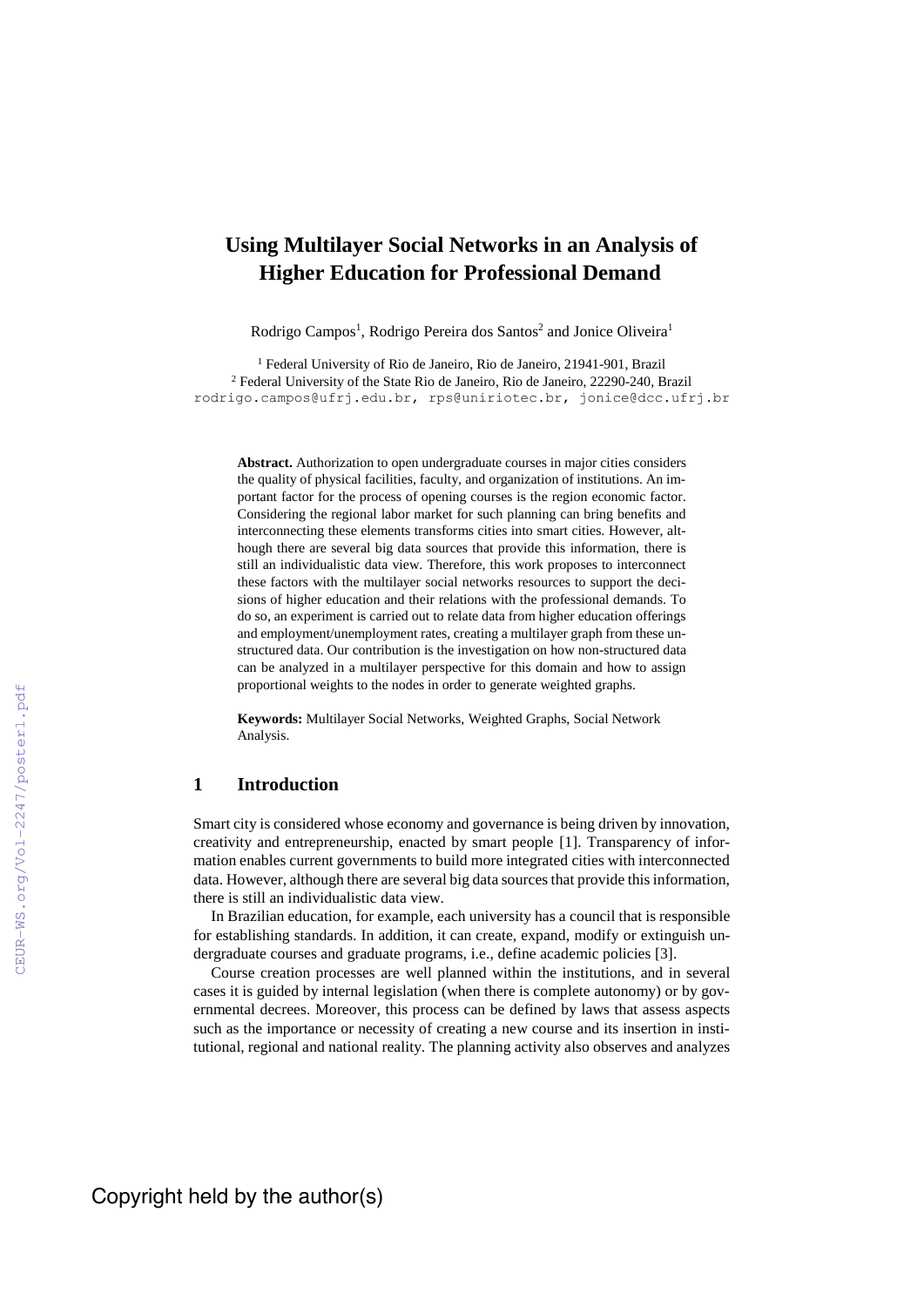if there are courses of related areas in the own institution and carries out an evaluation of the market and potentials for professional formation [4].

Brazilian Ministry of Labor carries out incremental, comparative research to understand market as well as the economic situation evolution in the educational context – but also for decision-making in other areas. Besides the Brazilian Ministry of Labor, the Brazilian Institute of Geography and Statistics (IBGE) also has research dedicated to producing information about the population insertion in industry. This information is very relevant to both ministries since they can follow the situation of a certain economy sector and also identify situations and numbers related to child labor, migration, fecundity, and other aspects according to information needs. While some professionals who performed trainings migrate to the market, another movement is the professionals exit. Despite that, data provided by several agencies are unstructured data.

One of the concepts strongly used in behavioral sciences in recent years is Social Networks Analysis (SNA). A social network can be characterized as a set of people who interact themselves and are grouped into a representation layer. It was commonly represented in a single layer. With the emergence of new scenarios, it was necessary to represent these interactions in more layers or groups.

For representation proposes, the Multilayer Social Networks can have several connectivity channels. Such networks aim to represent and describe the interconnected systems, where each channel is a layer and the nodes of each layer may have different interactions [2]. Boccaletti et al. [2] state that several types of different actors' relations should be considered in social networks, such as: friendship, neighborhood, kinship, same cultural society, partnership or co-worker etc.

In this context, this work investigates how multilayer graphs can use resources to relate such data structurally and visually to facilitate their analysis. To do so, an experiment is carried out to relate data from higher education offerings and employment/unemployment rates, creating a multilayer graph from these unstructured data. Our contribution is the investigation on how non-structured data can be analyzed in a multilayer perspective for this domain and how to assign proportional weights to the nodes in order to generate weighted graphs. As such, this study can help to understand the reasons for professional's exit based on qualitative analysis of the generated graph.

It is observed that the creation of courses is directly related to the market analysis process, which involves studying the professional's inflows and outflows. However, multilayer social network approaches are little explored in this scenario. Therefore, this work uses multilayer social networks to reveal the impact that the undergraduate courses network has on the economic layer or vice versa, i.e., when the local economy influences decision-making within the higher education institution (HEI). So, we used Multilayer Social Networks analysis to suggest better information visualization, applying these concepts in four important layers of the professional's entry process in the market to establish a better understanding of the technology and the underlying market.

The remainder of this paper is structured as follows: Section 2 presents the research scenario, that is, where this work will be applied. Section 3 discuss the structure and execution of the search method scenario and provides information on the civil construction and plotting steps of the information selected in the methodology. Section 4 dis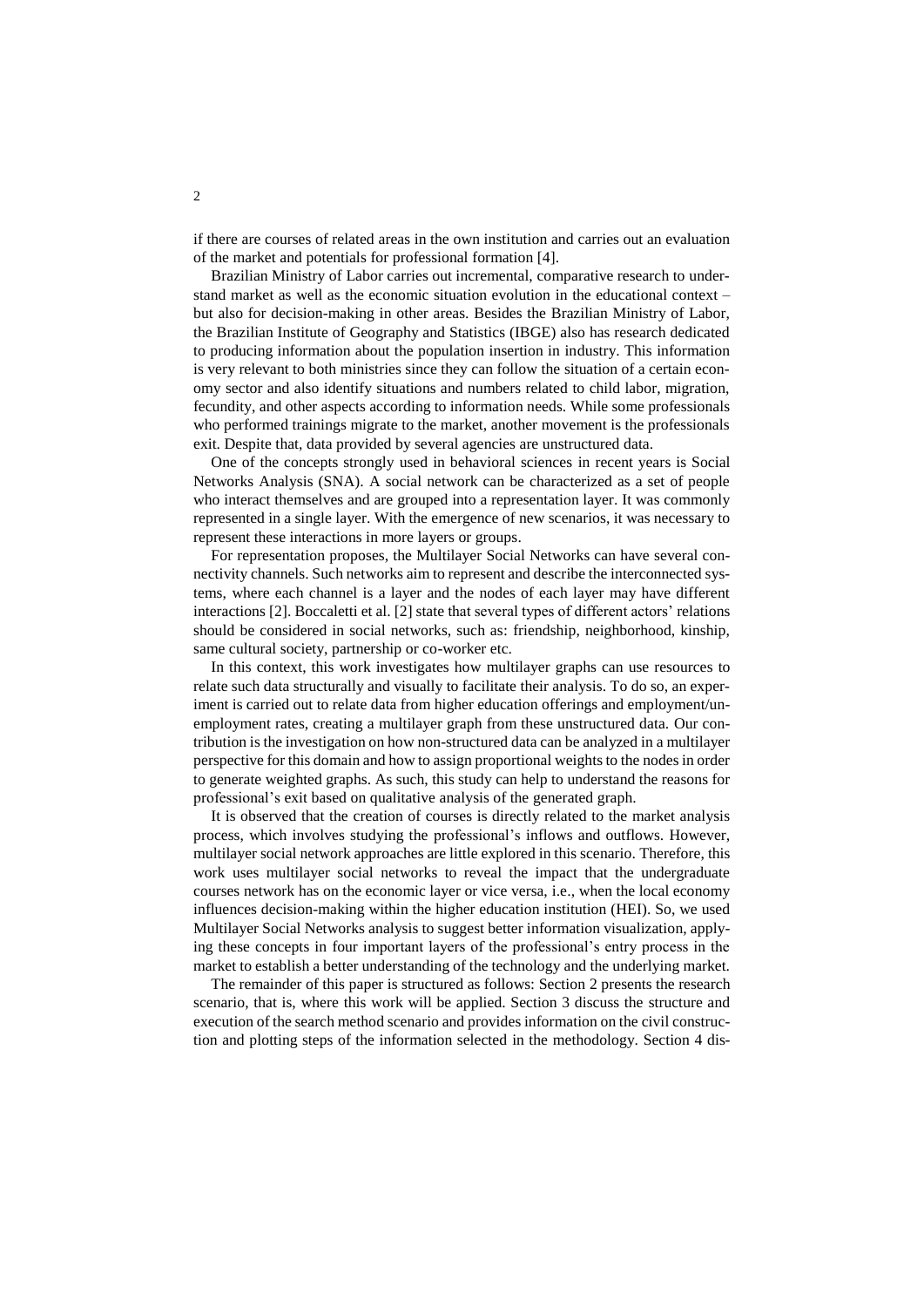cusses the results found in the experimentation process, validating the previous sections, and interprets the results of some social network analysis metrics. Then, Section 5 describes related work regarding the application of multilayer social networks in a similar scenario. Section 6 concludes the paper and points out future work.

### **2 Research Scenario: State of Rio de Janeiro**

As a study scenario, the city of Rio de Janeiro was selected because, despite being one of the smallest federative units in Brazil, it is the 3rd most populous [5], providing a mass of data of great importance. It is reinforced by government initiatives to turn some cities in the State of Rio de Janeiro intelligent, but they are failed approaches, since these initiatives exempt themselves from improving urban planning, providing data by the public entity, making emergency decision over the preventive [6].

One of these actions that need improvement in its function in the cities, is the *Centro de Operações da Prefeitura do Rio* (Opetational Center of the Municipality of Rio de Janeiro), which brought together the data flow of thirty public bodies with emphasis on meteorology, traffic, social media information, processing, visualizing, analyzing and monitoring a large amount of live service data and bringing this information together with reports and public data that are enabled by institutional surveys of government agencies, investing aspects of the city and its growth in an integrated way [1].

These governmental agencies are of great importance not only for surveying aspects of public mobility, but also in the educational and economic context that are emphasized in this work. In the educational area, one can cite as an example the INEP (Brazilian Institute for Educational Research) that presents reports with purposes such as to show statistics for the levels and modalities of higher education, contemplating aspects referring to the conditions of supply, access and participation, efficiency and income and sociodemographic context. INEP databases can be accessed via the Internet, which also contains several information and reports that can be consulted or copied [7].

Other reports are data on the formal work links organized by the Brazilian Ministry of Labor (MT, in Portuguese), and available in the General Register of Employed and Unemployed Persons (CAGED, in Portuguese) and in the Annual Social Information Report (RAIS, in Portuguese), which are the main sources of data capable of describing a recent economic geography of the formal labor market, little known and largely neglected by the mainstream media [8].

This demonstrates a series of very-large bases that are little explored in a unified way. The next sections deal with more detail on the use of these reports and others in the integrated analysis, describing the scenario in the State of Rio de Janeiro, but being sufficient to expand in a national analysis with other states.

### **3 Research Methodology**

This section addresses the experimental work structure. To do so, in the first moment, a question is defined to be answered, delimiting the scope of the work analysis. After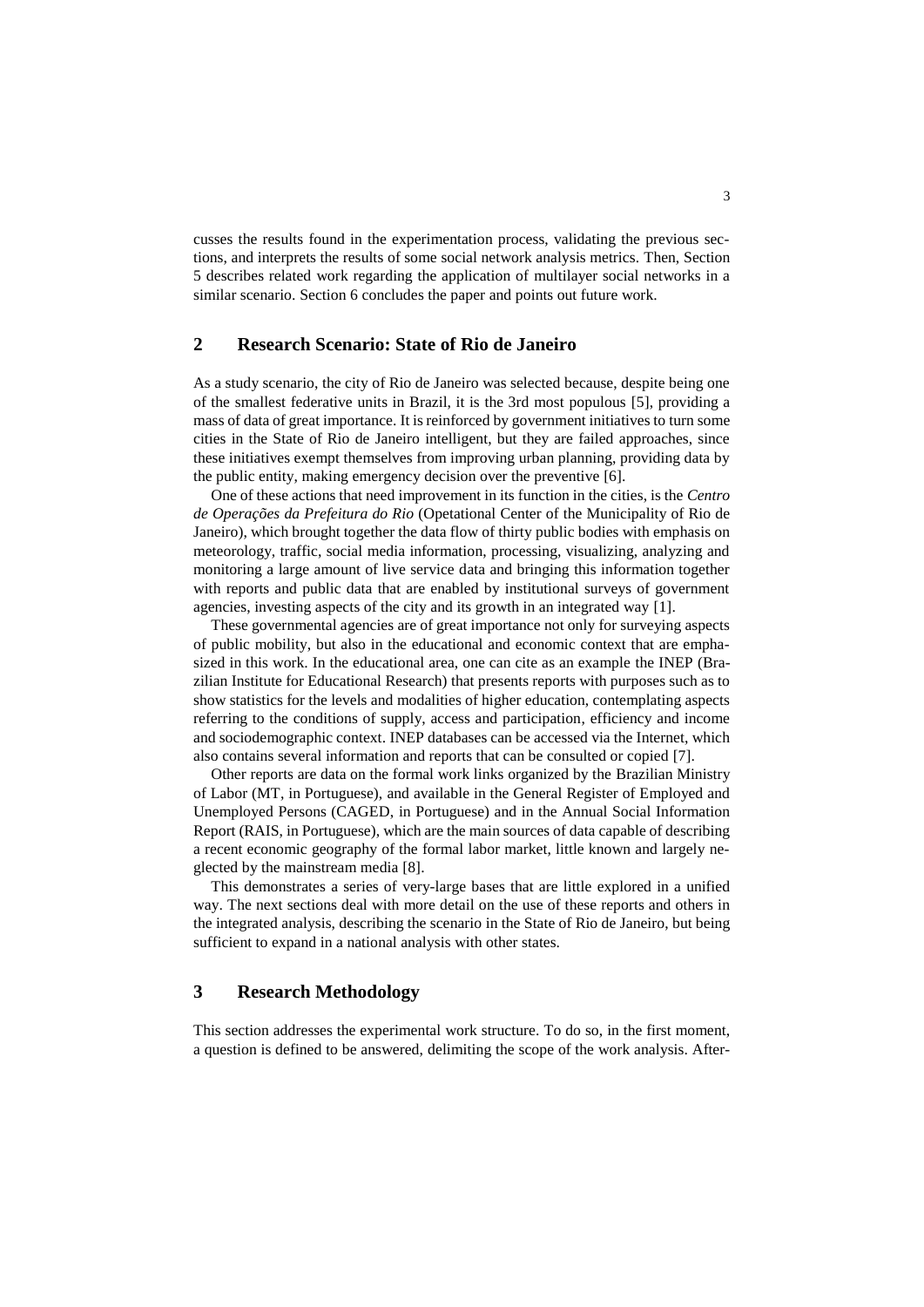wards, the main data sources of the Brazilian government that serve to create the multilayer graph are discussed. The reason for choosing each graph is also explained. Then, we discuss how to assign weight to the graph nodes and finally the step of importing this manipulated data to the platform chosen to generate multilayer data.

#### **3.1 Social Network Modeling**

Aiming for a quantitative analysis of the indicators in the economic segment of the State of Rio de Janeiro (experimental validation), this article also deals with how the multilayer social networks approach can be explored in a way that helps to better visualize and analyze interconnected data. This work also inserts a qualitative approach, focusing on the advantages and disadvantages of the tool chosen in the experiment. Through this tool and the imported and analyzed data, this research may answer the main research question: *What are the characteristics that can help to analyze relationship between the training of professionals in one market segment from undergraduate courses and economic activity in the region?* 

To answer this question, a multilayer graph is created in the next subsections, with four layers: knowledge area, higher education institutions, unemployment, and employment. As the experiment scope, it was defined that data would be filtered by "State of Rio de Janeiro", in reason of the advantages and motivations described in Section 2. Moreover, data would be filtered by "not all courses", but only the courses of the civil construction sector. It is just to reduce the scope of study, optimizing the data input time in the multilayer network analysis platform. As the proposal is the application of the multilayer network approach to support data interconnection, any segment could be selected, with no difference in the ultimate goal. In addition, data were collected from the year of 2014. This allows a more accurate analysis and ensures that this experiment can be conducted with other variables.

Graphs under analysis of social networks can be visualized by creating a relationship between two or more individuals, where each individual is called a node. These relationships are represented as edges, which in turn can be directed or not directed [9]. In this case, the graph layers were designed to be:

Layer I) Knowledge Area: is a clique, meaning all nodes are linked to all nodes. Each node represents a knowledge (course) area. Each node also has connection to layer II, indicating the HEIs that have course in an area (red edge in Figure 1(d)). In our experiment, only one node has this link, which represents the node of the civil construction knowledge area.

Layer II) Higher Education Institutions (HEI): each node is a higher education institution in the State of Rio de Janeiro. As can be seen in Figure 1(c), nodes are linked to higher education institutions that have at least one course in the civil construction area that is in common. Each node connects to the layer III nodes (municipalities) where the institution has a course (red edge in Figure 1(c)).

Layer III) Unemployment: each node is a municipality (Figure 1(b)) of the State of Rio de Janeiro (total of 92). Nodes are linked in the graph to all neighboring municipalities. This graph is the same of layer IV (employment), so the difference is on the weights as described next, and the connection between these layers is optional.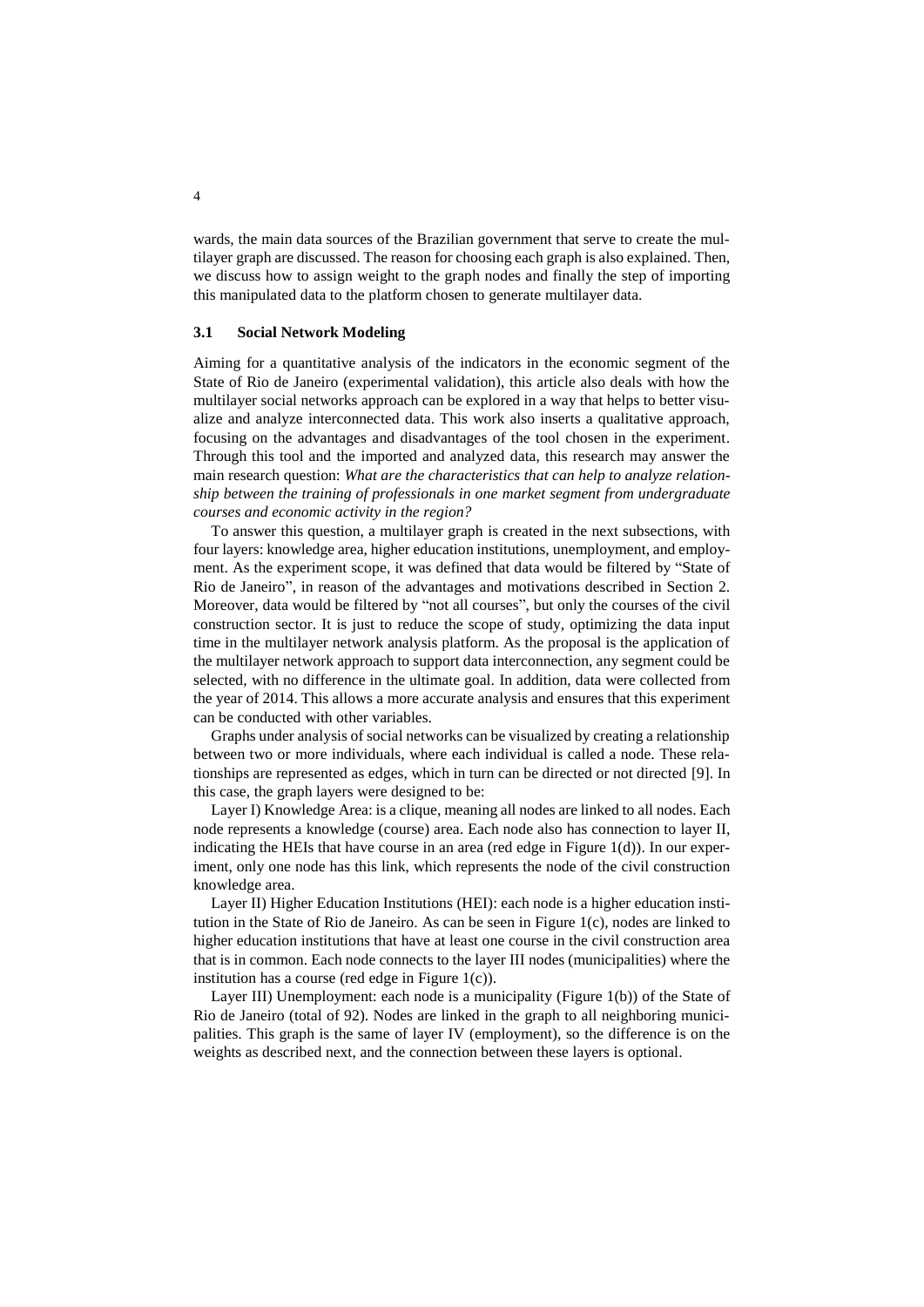Layer IV) Employment: as can be seen in the Figure 1(a), each node is a municipality of the State of Rio de Janeiro (this State has a total of 92). Nodes are linked in the graph to all neighboring municipalities. It is a graph representing the geography of the State.



**Fig. 1.** Concept of layer structure, nodes and links

The last three layers are weighted. The weight at the edges gives the graph a representation of, for example, how much a relation between two (if vertices represent people, the edge weights can vary from higher to familiar people and lower to lesser known), or distances (if the vertices represent cities, the edge weights can represent the distance between them or the travel cost) [10].

Edges have weights. To define such weights in layer IV and III in a unified and reproducible form, a very important economic indicator called the Locational Quotient was used [11]. In the layer IV case (employment by municipality), it is expected to analyze employability fees, then the variables for calculating the Locational Quotient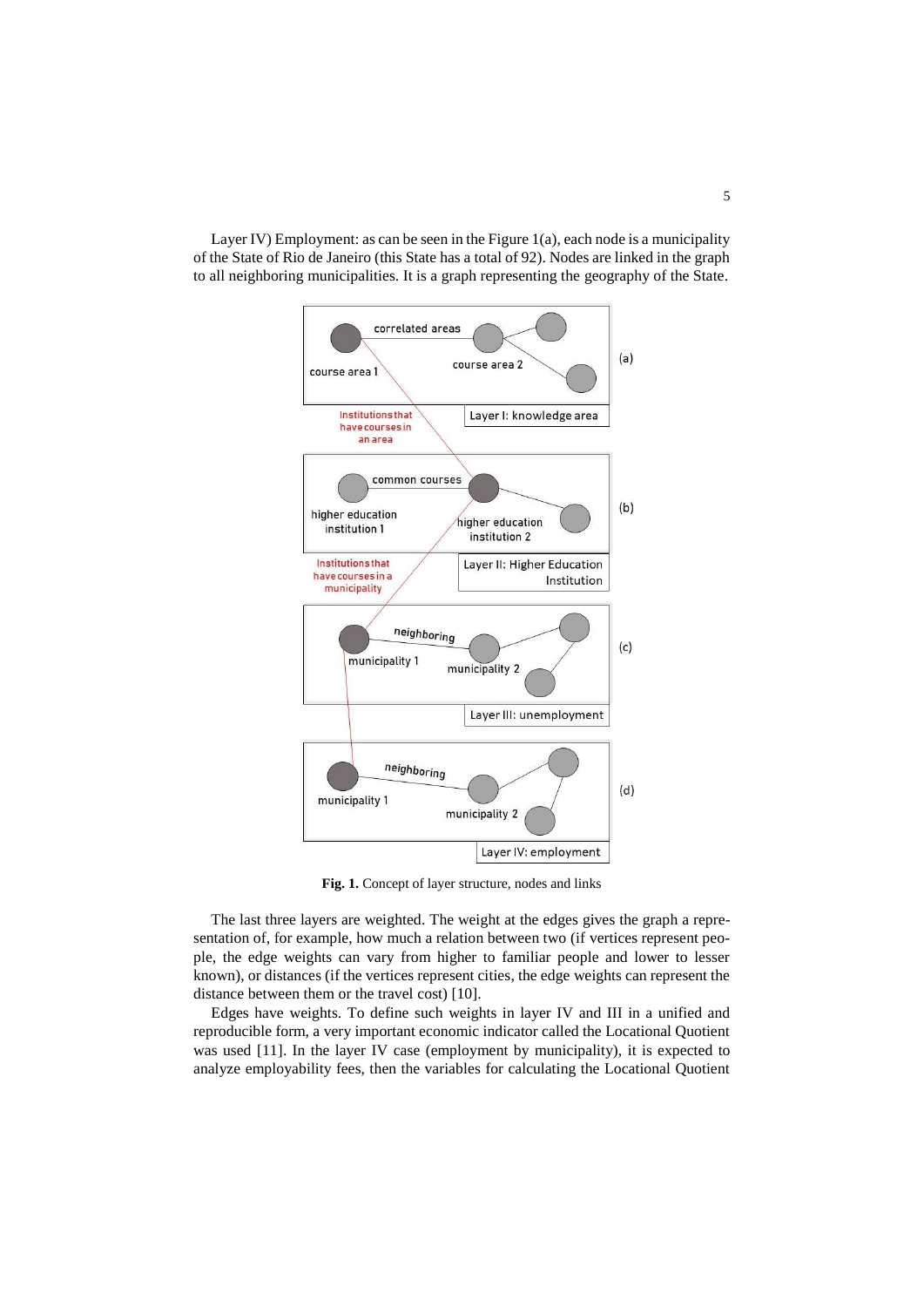were the number of employees in the civil construction sector by municipality in 2014. The layer III exists with the same logic as the last layer. However, for the edge's weight, the variable introduced in the Locational Quotient method was the number of unemployed professionals in the civil construction sector per municipality in 2014. For the higher education institutions graph (layer II), the variables were the number of courses.

As such, the layers represent: i) knowledge areas ii) higher education institutions grouped by the number of courses in the selected area iii) unemployment statistics in municipalities, and iv) the market network grouped by municipalities .

As described in this section, layers IV and III can be represented with the same graph, since nodes are linked in the two graphs to all neighboring municipalities and difference is on the weights. The next subsections discuss, therefore, how the process of construction of these graphs in the perspective of multilayers is.

#### **3.2 Analysis Tool Selection**

Normally, multilayer networks encode information using individual layers separately. However, to satisfy operational requirements and to be able to apply an effective analysis of complex systems, it is of the utmost importance to also reproduce these results, preferably in a specific open source software to visualize multilayer networks. Thus, it can represent the analysis results of these networks significantly.

Several tools are currently found as multilayer social networks facilitators. For example, Pymnet is a multilayer networks library for Python that has several network analysis methods, transformations, read and write networks, and a scalable implementation for sparse networks, that is: memory usage is staggered linearly with the number of edges and the number of nodes. In addition, it has a view using Matplotlib or D3 [12]. Another tool example is MAMMULT, with an approach to metrics and models for multilayer networks using C.

However, this research identified a tool with application for R language that could bring all the expected resources: MuxViz [13]. This choice was also motivated by the fact that MuxViz is free, open source software that allows a more interactive visualization and a graphical interface with more room for greater network control. MuxViz is also based on the GNU Octave language and can run on Windows, Linux or Mac OS X systems, which ensures greater portability.

#### **3.3 Data Collect**

For better applicability of the validation experiments, data previously collected by several Federal and State agencies in the State of Rio de Janeiro were analyzed. We noticed information from all administrative regions, especially when we aggregated the entire data mass for a more objective view.

As shown in Table 1, more than one data source were found that are able to fill the layer IV. However, after an analysis of these sources content, the one chosen to represent the first layer was RAIS (Annual Relation of Social Information) microdata, belonging to the Brazilian Ministry of Labor and instituted by Decree No. 76.900 of 12/23/75. This relationship purpose is to control labor activity in Brazil, as well as to identify the Brazilian workers who are entitled to the salary bonus. However, RAIS is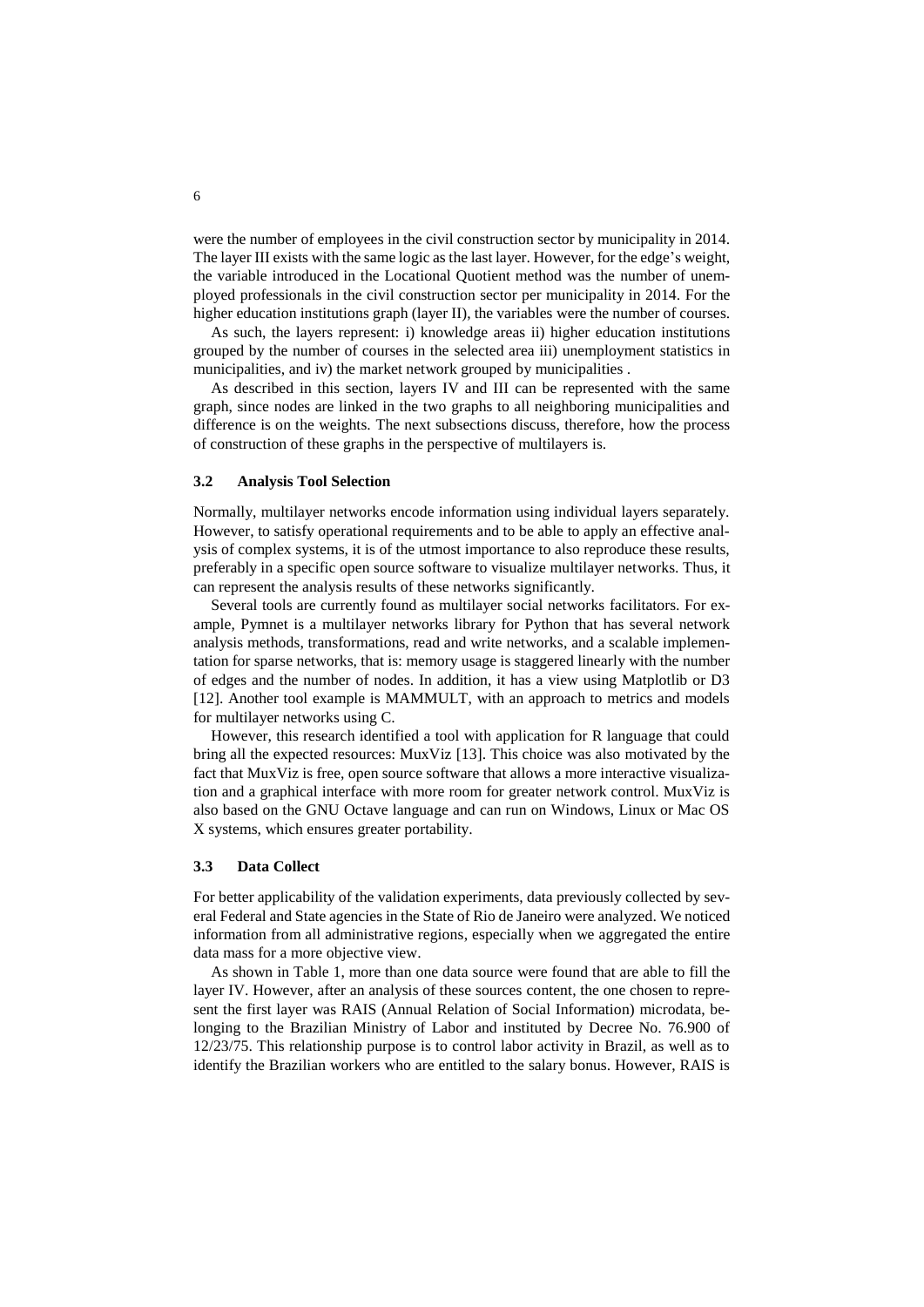also very useful for the labor statistics elaboration, since data are collected throughout the national territory based on the private and public domain (direct or indirect, Federal, State or Municipality administration), as well as temporary workers, non-effective servants, union leaders and other categories established in the decree [14].

For analysis purposes, data from the State of Rio de Janeiro were extracted from RAIS and structured by municipalities. The municipalities list of the State of Rio de Janeiro was extracted from the Municipalities Codes table [15] elaborated by the IBGE (last updated in 2015). This table is not only used by the IBGE, but also by other institutions, such as the Brazilian Ministry of Labor, thus being a national standard.

| <b>Name</b>                                                          | Government<br><b>Department</b> | Source                                                                                                                 | Data availa-<br>bility period | Laver   |
|----------------------------------------------------------------------|---------------------------------|------------------------------------------------------------------------------------------------------------------------|-------------------------------|---------|
| $InepData - Edu-$<br>cação Superior                                  | <b>INEP</b>                     | http://por-<br>tal.inep.gov.br/inep-data                                                                               | 2009 to 2014                  | $1/\Pi$ |
| Boletim de Conjun-<br>tura Econômica                                 | <b>CEPERJ</b>                   | http://www.ceperj.rj.gov.b<br>r/Bolcon/bolcon.html                                                                     | Jan. 2009 to<br>Feb. 2017     | IV      |
| Pesquisa Nacional<br>Por Amostra de Do-<br>micílios Continua         | <b>IBGE</b>                     | http://www.ibge.gov.br/h<br>ome/estatistica/indicado-<br>res/trabalhoerendi-<br>mento/pnad_continua/de-<br>fault.shtm  | 2012 to 2017                  | IV      |
| Relação Anual de<br>Informações Sociais                              | <b>RAIS</b>                     | http://pdet.mte.gov.br/rais<br>/rais-anos-anteriores                                                                   | 2007 to 2015                  | IV      |
| Cadastro<br>Geral de Emprega-<br>dos e Desemprega-<br>$\cos$ (CAGED) | МT                              | http://por-<br>talfat.mte.gov.br/pro-<br>gramas-e-acoes-2/caged-<br>3/dados-estaduais/ and<br>http://bi.mte.gov.br/eec | 2009 to 2017                  | Ш       |

Table 1. Selected data source<sup>1</sup>

The Brazilian Ministry of Labor through RAIS makes employment data available annually. In addition to RAIS, the Brazilian Ministry of Labor also provides the General Register of Employed and Unemployed (CAGED, as showed in Table 1). It is used as a permanent employee's dismissal record and serves as a basis for the preparation of studies, research and projects of the Brazilian Ministry of Labor and other bodies linked to the labor market. Therefore, data from both bases were used to perform the employability and unemployment survey.

Next, data were extracted from the Brazilian Ministry of Labor (MT) portal and imported into a relational database. Once defined, the base had the following tables: municipality, neighboring, employment, LQ\_neighboring\_employment, HEI, HEI\_municipality, course\_area, unemployment, and LQ\_neighboring\_unemployment.

 $\overline{a}$ 

<sup>&</sup>lt;sup>1</sup> Names are presented in the original language, in Portuguese. It can be translated (in order of display) to: i) InepData - Higher Education, ii) Economic Bulletin, iii) National Household Sample Survey Continues, iv) Annual Social Information Report, and v) General Register of Employed and Unemployed Workers (CAGED)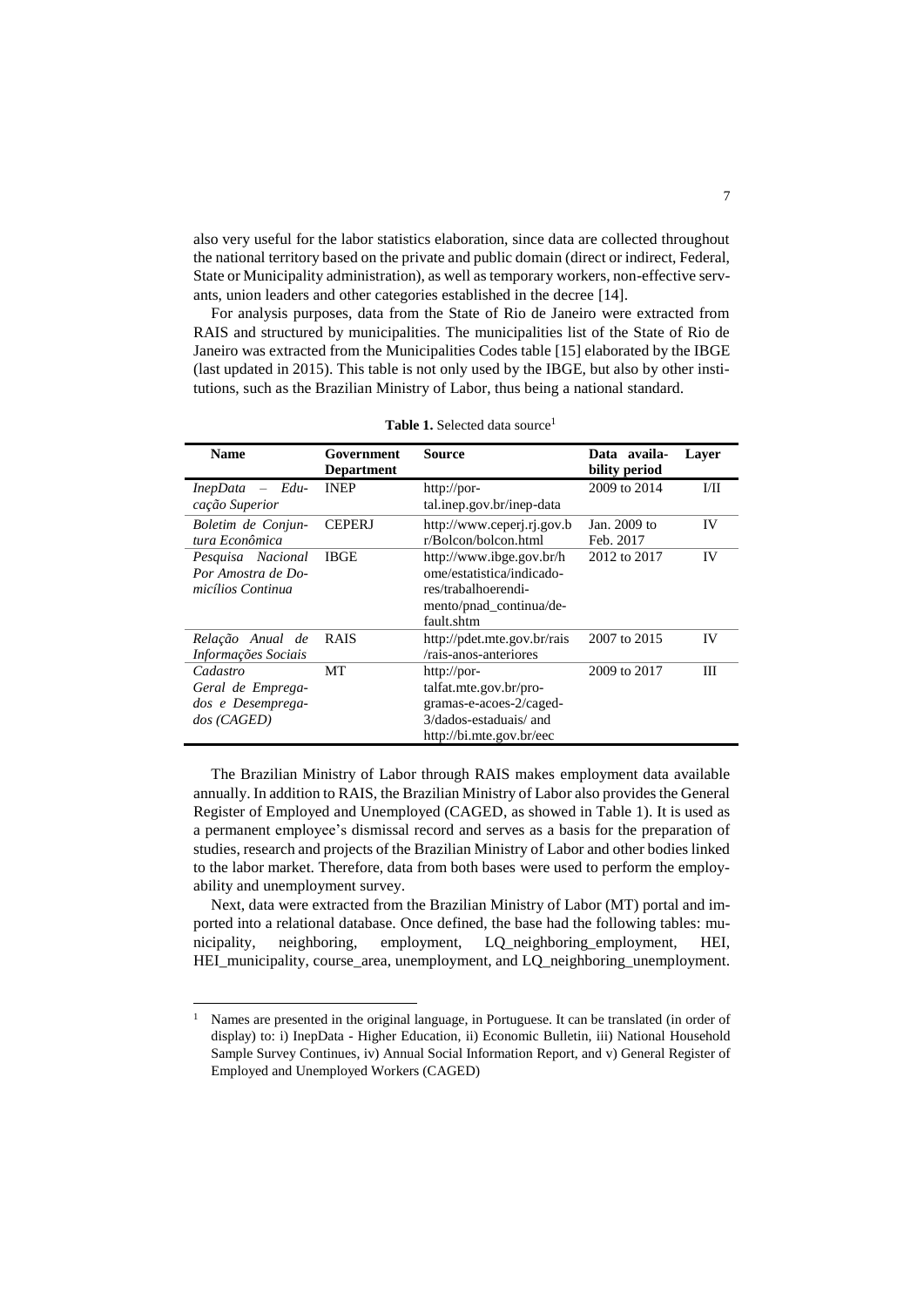#### **3.4 Calculating the Edge Weight**

According to Scherer and Moraes (2012), the Locational Quotient (LQ) indicates the relative concentration of a certain branch of activity "i" in a region "j", compared to the participation of the same branch in the State. As such, the higher LQ, the greater the specialization of the region in the respective activity branch. LQ can be analyzed from specific branches, or as a whole.

The last three layers are weighted graphs, that is, their edges have weights. Therefore, LQ suggested by Scherer and Moraes (2012) was used in layer IV and III to find a real number that measures how much that connection weighs. With this objective established, LQ of each municipality was calculated for the last layer, which deals with the employability among the municipalities. Taking the total number of employees (EMP) of each municipality informed by RAIS as a variable, LQ calculation of employability by municipality (LQ\_EMP\_MUN) was performed as follow:

LO EMP MUN = (EMP of sector i in the municipality j / EMP in the municipality j)  $/(EMP \text{ of sector } i \text{ in the country } / EMP \text{ in the country})$  (1)

Since the research scope was defined for the year 2014 and knowing that sector  $i =$ civil construction, the total *EMP* Country sector *i* is 2,815,686 and total *EMP* in the country is 48,948,433. From these values together with the number of employees in the sector of the municipality and the total number of employees in this municipality, LQ\_EMP\_MUN was obtained. The second process stage was performed in two nodes union. The nodes (municipalities) were joined when they were neighboring municipalities, then the weight of this connection was defined as the sum of LQ\_EMP\_MUN of the two connected municipalities, representing the strength of employability between those two municipalities.

The same process was used for the layer III. The formula had the same structure, but the input values represented the number of unemployed (UNEMP) in the civil construction sector, in the municipalities of the State of Rio de Janeiro in 2014. The formula can be defined as:

LQ UNEMP MUN = (UNEMP of sector i in the municipality j / UNEMP in the municipality j) / (UNEMP of sector i in the country / UNEMP in the country) (2)

From the values found for each municipality, LQ\_UNEMP\_MUN of each municipality was calculated, considering that the total *UNEMP* Country sector *i* is 2,838,611 and total *UNEMP* in the country is 21,368,062. Again, the edges weight is calculated by the sum of LQ\_UNEMP\_MUN of the two nodes (municipalities) related in the layer.

The layer II formula consisted in using a different logic. Considering that each edge connects two HEI, the formula sums the number of courses in area i of these HEI and verifies the proportion that this sum represents on the total of courses in the area in the selected region (Rio de Janeiro), thus returning a percentage or edge's weight (WEIGHT\_COURSE\_HEI). This means that the applied formula was:

WEIGHT\_COURSE\_HEI = (sum of courses of sector i in the HEIs / courses of sector i in the selected region)  $*100$  (3)

8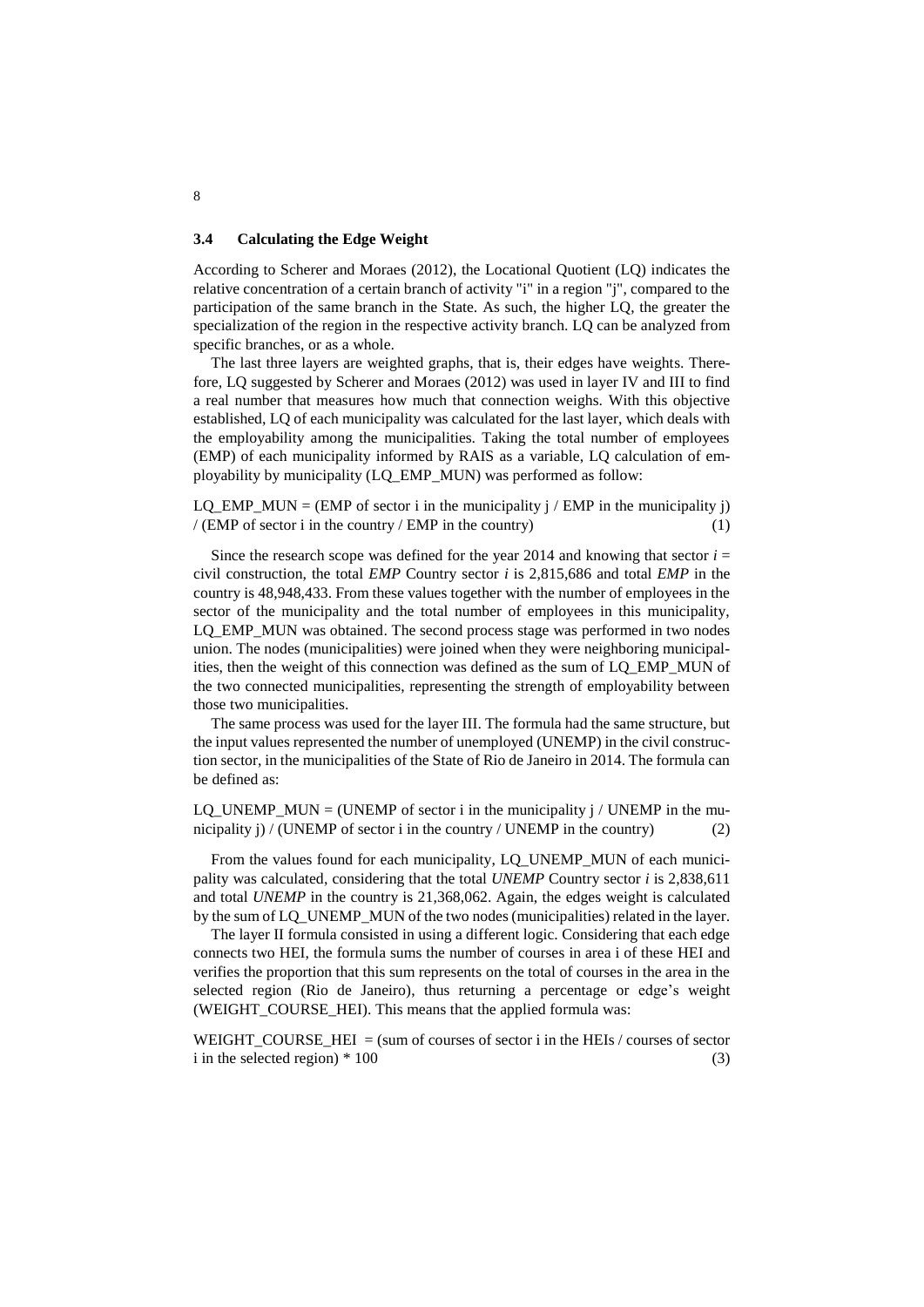Given the formula, it was identified that, from 4,543 courses related to civil construction area in Brazil, 348 were in Rio de Janeiro (courses of sector i in the selected region) in 2014. Therefore, for each edge, the formula application was performed considering the edges' two nodes.

#### **3.5 Layers Preview**

With the layers, nodes, relationships and defined edges' weights, we reached the stage of importing this information into the visualization and analysis platform chosen in this research (MuxViz) [13]. Besides being free, the tool has a forum with several feedbacks from users regarding its experience of use, ensuring useful information from the installation process to the use of more advanced level, and error correction.

Therefore, the first step was the experimental environment preparation. To do so, the following elements were installed: i) Ubuntu Linux Virtual Machine 16.04LTS, ii) GNU Octave in version 3.4, iii) R in version 3.2.3, iv) MuxViz, and v) Geospatial Data Abstraction Library (GDAL). The installation process could also be performed on the Windows system. However, more failure chances were identified in this system, then we preferred to use a Linux distribution.

The following is the evaluation carried out to analyze the efficiency and behavior of the proposed solution, besides performing the validation.

### **4 Results and Evaluation**

In order to show Locational Quotient effectiveness as weight to multilayer graphs and of the not structured data analysis in the multilayer perspective, the application of real data used to create the four layers graph was very important for the work validation. As such, this step seeks to evaluate if the solution can achieve the objective of making unstructured data analyzable in the multilayer perspective for the defined domains and also the attribution of proportional weights to the nodes to generate weighted graphs.

92 municipalities and 52 different HEIs with courses from the civil construction area (one of the 8 areas) were imported. As each municipality, HEI, and knowledge area represent a node, the four layers of this network have 152 distinct nodes that are related through 1057 edges with different weights. Layers IV and III each have 220 edges. It means that there are 220 frontiers between municipalities in the State of Rio de Janeiro.

| Municipality (j)         | EMP sector i in j | EMP in i  | LQ of j (applying<br><b>Equation 1)</b> |
|--------------------------|-------------------|-----------|-----------------------------------------|
| Duque de Caxias          | 7,441             | 172,977   | 0.747821                                |
| Rio de Janeiro (capital) | 166,362           | 2,654,076 | 1.089671                                |
| Magé                     | 3,481             | 24,500    | 2.469975                                |
| Miguel Pereira           | 254               | 4.322     | 1.021653                                |
| Nova_Iguaçu              | 3,637             | 105,180   | 0.601125                                |
| Petrópolis               | 3,716             | 75,223    | 0.858775                                |
| São João de Meriti       | 1,096             | 56,836    | 0.335229                                |

**Table 2.** LQ calculation of some layer IV nodes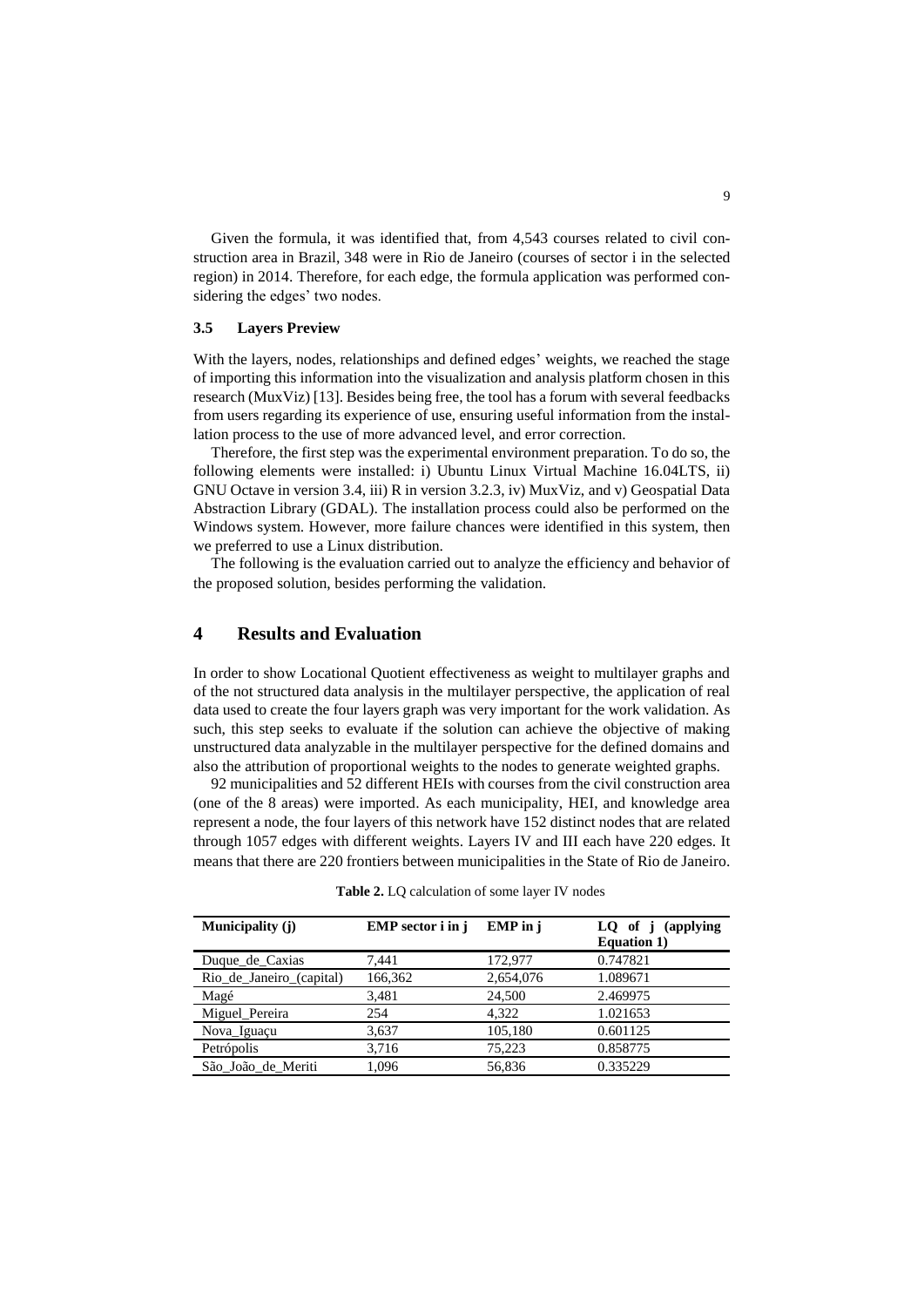| <b>Municipality (k)</b> | <b>Municipality</b> (I)  | $LO$ of $k$ | LO of l  | Weight Edge<br>(sum LO) |
|-------------------------|--------------------------|-------------|----------|-------------------------|
| Duque de Caxias         | Rio_de_Janeiro_(capital) | 0.74782     | 1.089671 | 1.837492                |
| Duque_de_Caxias         | Magé                     | 0.74782     | 2.469975 | 3.217795                |
| Duque de Caxias         | Miguel Pereira           | 0.74782     | 1.021653 | 1.769474                |
| Duque de Caxias         | Nova_Iguaçu              | 0.74782     | 0.601125 | 1.348946                |
| Duque de Caxias         | Petrópolis               | 0.74782     | 0.858775 | 1.606596                |
| Duque de Caxias         | São João de Meriti       | 0.74782     | 0.335229 | 1.083050                |

**Table 3.** Edge weight calculation of some layer IV edges

Table 2 has an example with some layer IV nodes. The respective edges and weights are presented in Table 3. Some layer III nodes are exemplified in Table 4 and their edges are shown in Table 5. For layer II, Table 6 and Table 7 exemplify nodes and edges, respectively. Table 6 shows also that one of the records had no reported value (NRV). This occurred with some municipalities that had almost no courses, employees or unemployed. All examples select relations of Duque de Caxias municipality. The same process was carried out with the other 91 municipalities.

| Municipality (j)         | <b>UNEMP</b> sector i in i | <b>UNEMP</b> in j | LQ of j (apply-<br>ing Equation 2) |
|--------------------------|----------------------------|-------------------|------------------------------------|
| Duque de Caxias          | 10,047                     | 82,866            | 0.912681569                        |
| Rio de Janeiro (capital) | 124,911                    | 1,039,803         | 0.904292383                        |
| Magé                     | 1,013                      | 7,826             | 0.974381109                        |
| Miguel_Pereira           | <b>NRV</b>                 | <b>NRV</b>        | 0                                  |
| Nova_Iguaçu              | 3,671                      | 42,902            | 0.644118985                        |
| Petrópolis               | 3,559                      | 31,097            | 0.861526713                        |
| São João de Meriti       | 11.119                     | 30.425            | 2.751024113                        |

**Table 4.** LQ calculation of some layer III nodes

**Table 5.** Edge weight calculation of some layer III edges

| <b>Municipality</b> (k) | <b>Municipality</b> (1)  | LO of k   | LO of l  | Weight Edge<br>(sum LO) |
|-------------------------|--------------------------|-----------|----------|-------------------------|
| Duque_de_Caxias         | Rio de Janeiro (capital) | 0.9126815 | 0.904292 | 1.816974                |
| Duque de Caxias         | Magé                     | 0.9126815 | 0.974381 | 1.887063                |
| Duque de Caxias         | Miguel Pereira           | 0.9126815 | $\Omega$ | 0.912681                |
| Duque_de_Caxias         | Nova_Iguaçu              | 0.9126815 | 0.644118 | 1.556801                |
| Duque de Caxias         | Petrópolis               | 0.9126815 | 0.861526 | 1.774208                |
| Duque de Caxias         | São João de Meriti       | 0.9126815 | 2.751024 | 3.663706                |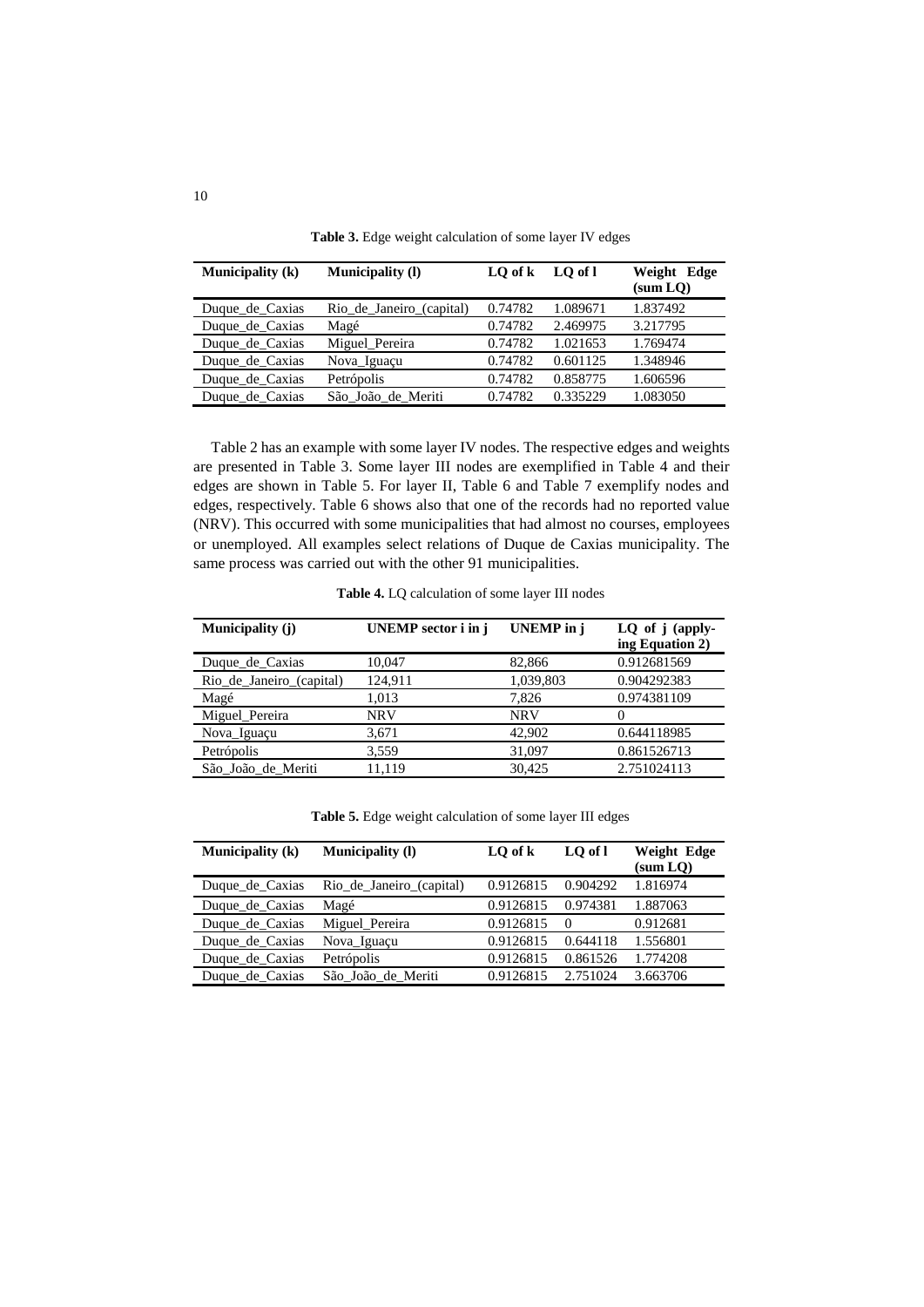#### **Table 6.** LQ calculation of some layer II nodes

| HEI(i)                                                                                                              | Courses sector i in j |
|---------------------------------------------------------------------------------------------------------------------|-----------------------|
| Universidade Federal do Rio de Janeiro                                                                              | 22                    |
| Centro Universitário Metodista Bennett                                                                              |                       |
| Instituto Federal de Educação, Ciência e Tecnologia Fluminense                                                      |                       |
| Centro Universitário Geraldo di Biase                                                                               |                       |
| Instituto Tecnológico e das Ciências Sociais Aplicadas e da Saúde<br>do Centro Educ. N. SR <sup>a</sup> Auxiliadora | - 3                   |
| <b>Faculdade Redentor</b>                                                                                           |                       |
| Centro Universitário Fluminense                                                                                     |                       |

**Table 7.** Edge weight calculation of some layer II edges

| First HEI(I)                                | Second HEI (m)                                                                                             | of<br>sum<br>of<br>courses<br>HEI (1 and m) | Weight Edge<br>(applying)<br><b>Equation 3)</b> |
|---------------------------------------------|------------------------------------------------------------------------------------------------------------|---------------------------------------------|-------------------------------------------------|
| Universidade Fede-<br>ral do Rio de Janeiro | Universitário<br>Centro<br>Meto-<br>dista Bennett                                                          | 23                                          | 6.60                                            |
| Universidade Fede-<br>ral do Rio de Janeiro | Instituto Federal de Educação,<br>Ciência e Tecnologia Flumi-<br>nense                                     | 29                                          | 8.33                                            |
| Universidade Fede-<br>ral do Rio de Janeiro | Centro Universitário Geraldo<br>di Biase                                                                   | 30                                          | 8.62                                            |
| Universidade Fede-<br>ral do Rio de Janeiro | Inst. Tec. e das Ciências Soci-<br>ais Aplic. e da Saúde do Centro<br>Educ. N. SR <sup>a</sup> Auxiliadora | 25                                          | 7.18                                            |
| Universidade Fede-<br>ral do Rio de Janeiro | <b>Faculdade Redentor</b>                                                                                  | 27                                          | 7.75                                            |
| Universidade Fede-<br>ral do Rio de Janeiro | Universitário<br>Flumi-<br>Centro<br>nense                                                                 | 23                                          | 6.60                                            |

#### **4.1 Data Results**

Some metrics were analyzed through the MuxViz platform. An analysis was regarding density: "the ratio between vertices and nodes characterizes whether the graph is dense or sparse. Dense graphs have many connections per node and sparse graphs have few" [17]. The employment and unemployment layers density are respectively 0.025 and 0.037. The HEI layer has a density of 0.61, which can be explained by the fact that each HEI have many connections with other HEI.

Other measures can be observed through the analysis tool. For example, the graphs' diameters are 18.4 (for layers IV and III) and 1.6 (on the layer II). The diameter corresponds to the greatest distance between two vertices in a graph [17]. Considering that the scope of educational institutions for the selected specific courses is smaller, the tendency is that the distance between nodes is smaller.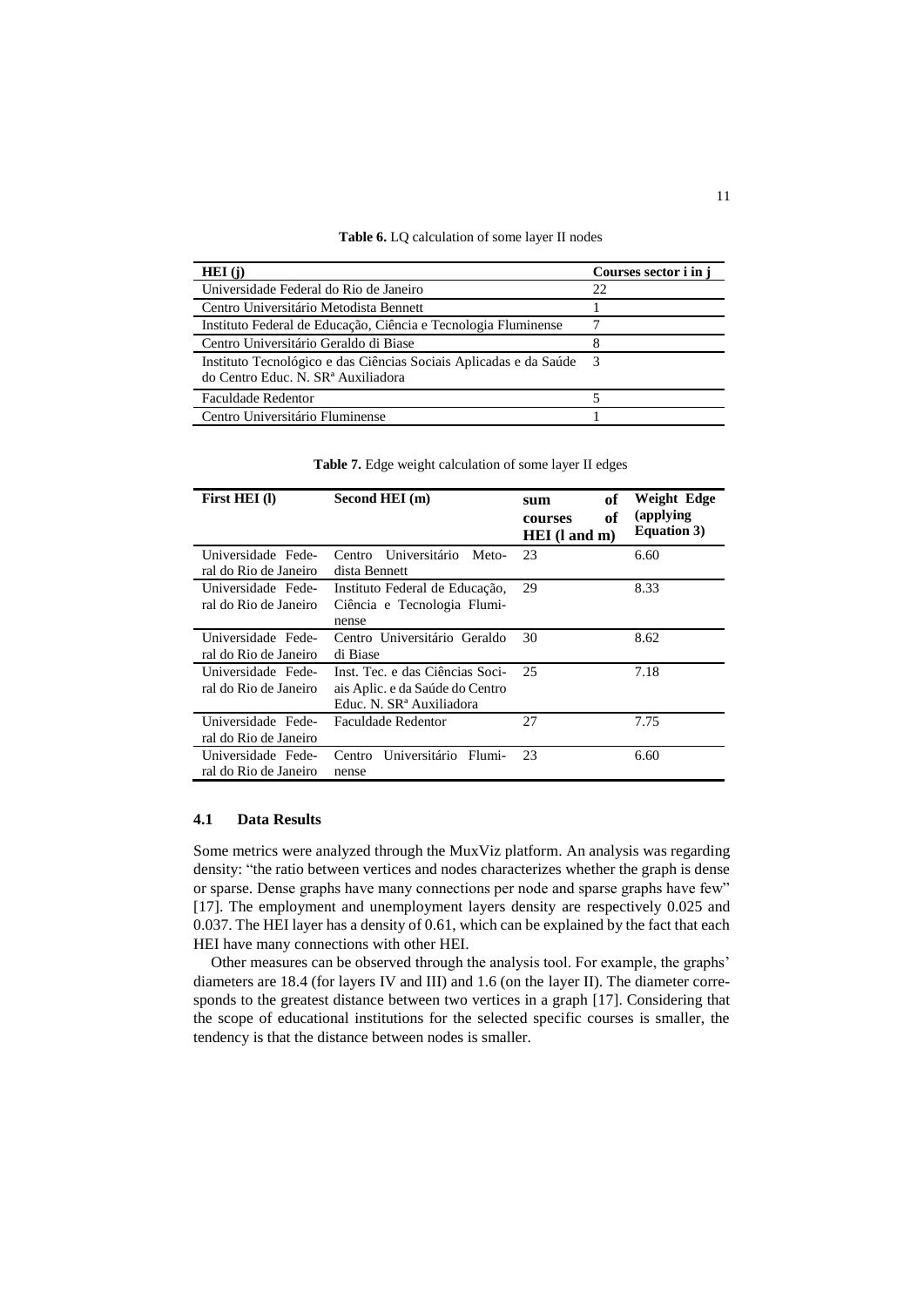

**Fig. 2.** Plotted layers based on civil construction courses data in 2014 in the State of Rio de Janeiro

As shown in Figure 2, the nodes of layers IV and III are the same, but the structure is different. This occurs because both layers use the same nodes (municipalities). The only difference is its edges' weights, which totally change the value of each link and consequently the format. Figure 2 also shows that layer II has a different format, since only HEIs' courses in the civil construction area are shown (total of 52 HEIs).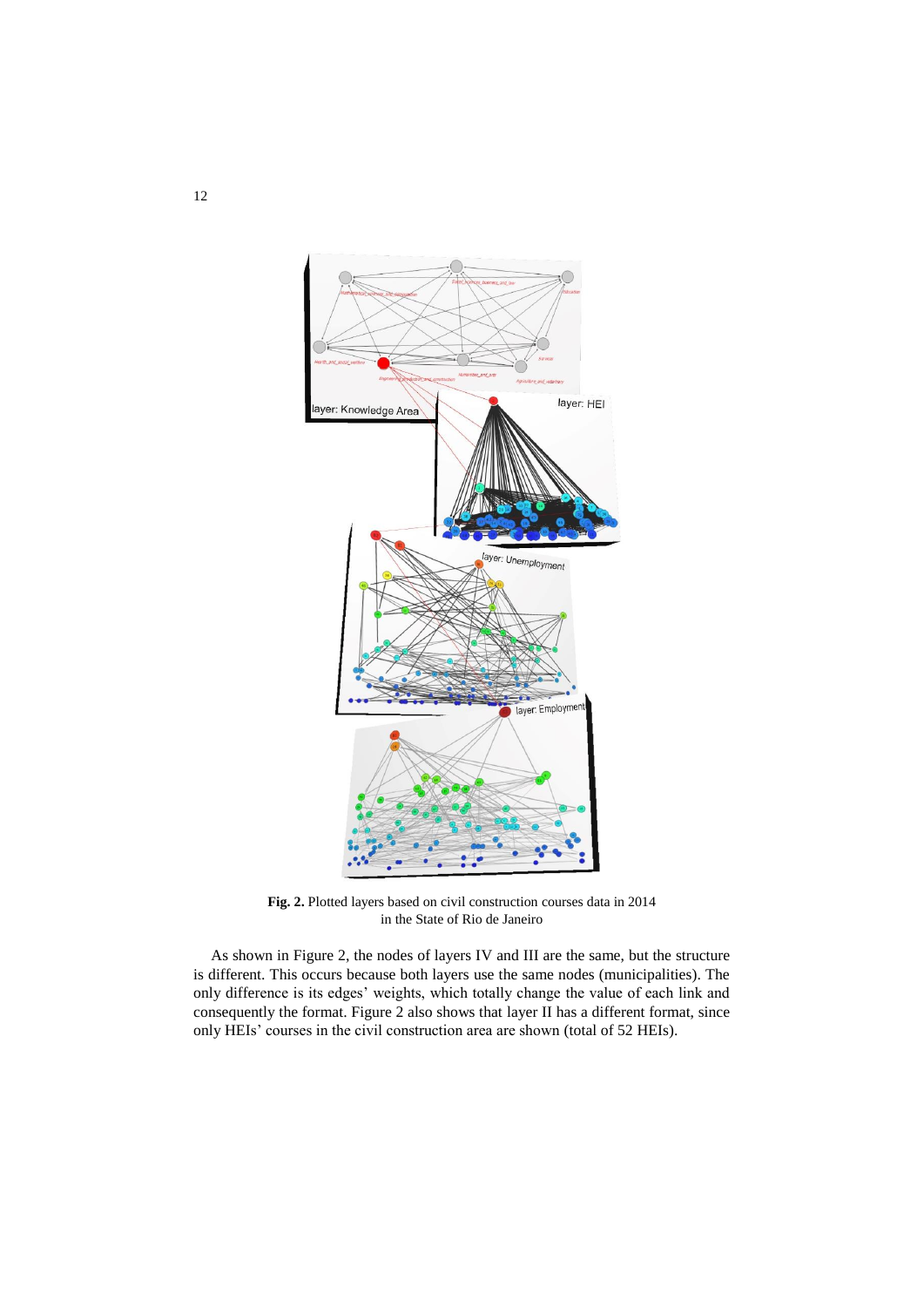#### **4.2 Centrality Results**

Although the layers displayed in Muxviz, we can observe the nodes organization according to what was previously exported. The software also offers the diagnostic feature, with countless statistics in relation to the dataset. In civil construction data, it is observed that municipalities such as Itaboraí and Itaguaí lead centrality by node degree in layer IV while Seropédica and Itaguaí lead in layer III. The global centrality of a vertex, also known as degree of proximity is the sum of the smallest path between a vertex and the other vertices of the network. A vertex that has the smallest sum of the smallest distances is closer to the others. That is, the greater the global centrality, the greater the distance from one member to the other [9]. Then, this means that these municipalities were the ones that had the most group of employees and unemployed. In layer II the lead centrality by node degree was the Estácio de Sá university.

Further analysis of the selected data can still be performed. Although the number of unemployment was not so high in the municipality of São João da Barra, 64% of the unemployed people were in the area of civil construction. It was observed that this municipality presented the highest proportion of unemployed in the area. This fact indicates that this municipality had a large representation in this segment, and that some factors directly affected unemployment in that area. Observing layer III, the municipality is not connected to any university node, indicating that does not have a course in the civil construction area. However, it is known that it has a border with São Francisco de Itabapoana and Campos dos Goytacazes, which in turn has 8 HEIs with courses in this area to meet the demands of the municipality of São João da Barra.

The municipality with the most courses in the civil construction area is Rio de Janeiro, with 27 institutions that together offered 168 courses in the area. The two universities with the most courses in the area are respectively Estácio de Sá University with 41 courses, and the Federal University of Rio de Janeiro with 20 courses. Meanwhile, the municipality showed 124,911 unemployment and 166,362, that is, a 13.3% increase in the number of jobs.

Meanwhile, in the municipality of Barra Mansa, only 3.8% of the municipality's employees were in the civil construction area. Even so, the University Center of Barra Mansa offered 8 courses in the area in the year 2014. The same happens with Bom Jesus do Itabapoana, which only has 2.94% of employees in the civil construction area and even offered courses in the area.

## **5 Related Work**

Some studies have already investigated the issues addressed in this paper, such as Bloechl et al. [18], which answered which economy sectors are more central to reduce the network complexity by applying "Random walk centrality" and "count-betweenness"-based metrics. Despite applying analyzes based on centrality metrics, this work does not present an approach based on multilayer social networks and only addresses a data context of the economy. In addition, the educational domain was not investigated. On the other hand, the work of Finn et al. [19] presents multilayer approach in weighted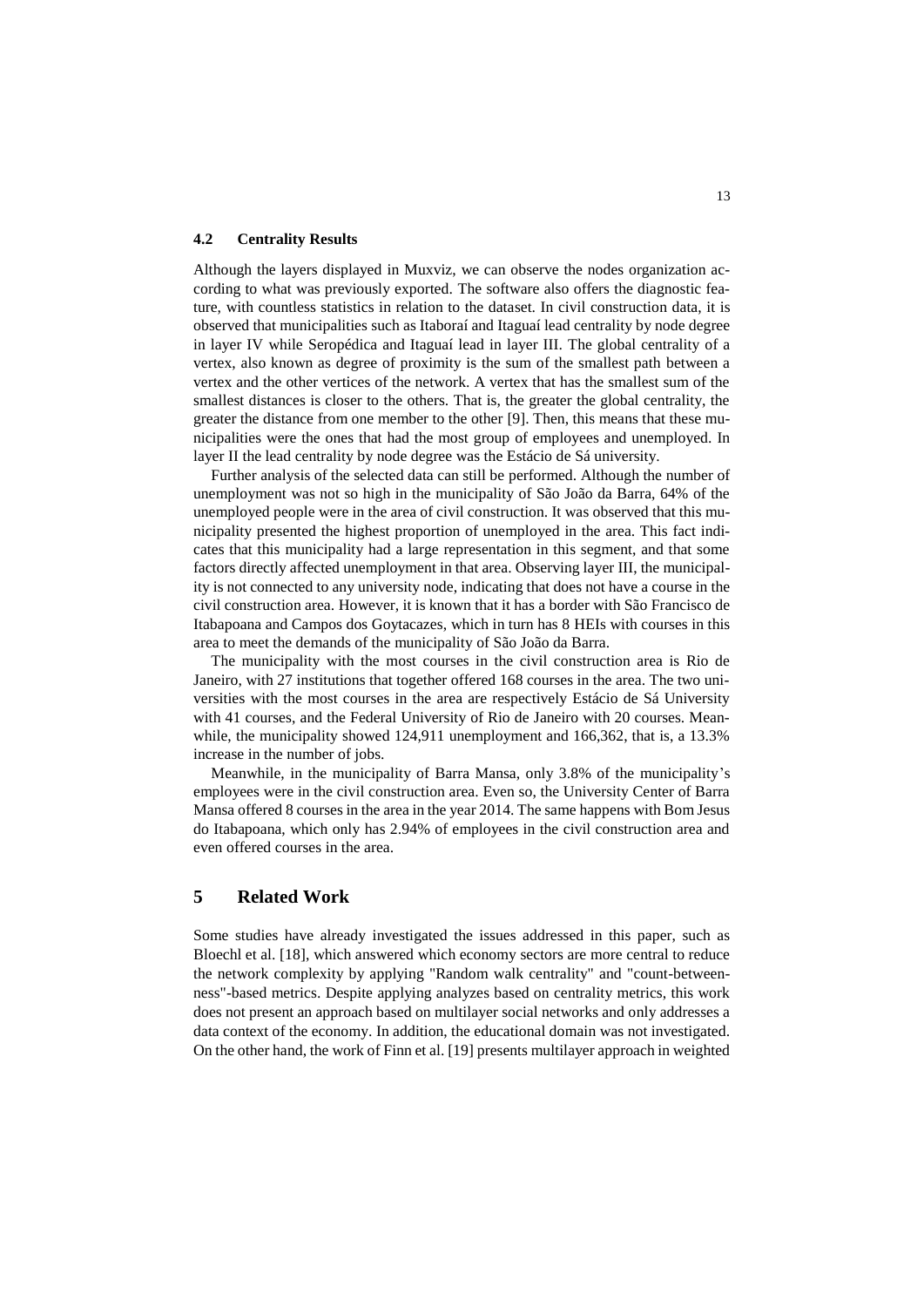graphs using the same tool presented in our work. However, the domain is totally different as well as the strategies of assigning weight to the nodes accordingly as well.

### **6 Discussion and Conclusion**

After collecting and analyzing the results, we can observe that our work contributes to the use of multilayer social networks in the educational domain, identifying a way of applying weight to the graph nodes. In addition, it defines better ways to apply datasets to multilayer network analysis tools (optimizing these networks) and node connections visualization.

A limitation of our work was to feed the neighboring municipalities data (item 2, section 3.3). This information was made available at random in the IBGE database, thus not providing an XML file with the relation municipality-neighboring municipality. As such, the inserts in the database were performed manually. Another important observation was the step of excluding repeated values. That is, if the first register had the relation Angra\_dos\_Reis X Mangaratiba and the thirtieth had the relation Mangaratiba X Angra\_dos\_Reis, only one of these registers could exist.

Besides the example explored in this paper – the civil construction area in the State of Rio de Janeiro –, the multilayer network also allows to obtain a geographic model, facilitating the network visualization according to the exact nodes geolocation. Among the many application possibilities, it was observed that the multilayer social networks analysis becomes more transparent and more understandable when using a specific tool for analyzing this network type (MuxViz). Moreover, MuxViz is an open and free tool.

Based on all the collected information, a future work was identified: to select a greater number of economy sectors to be able to make a comparison among municipalities and to extend inferences. One can also think of implementing the concept of timevarying graphs so that such analysis is not performed only in a specific year, thus generating data more coherent with reality as well as being able to calculate probabilities on that subject.

#### **Acknowledgement**

The first author thanks the Federal Institute of Education, Science and Technology of Rio de Janeiro for supporting this research. The second author thanks DPq/UNIRIO for partially supporting this research. Also, the researchers thank CAPES, CNPq and FAPERJ (Brazil) for their financial support to the research group.

### **References**

- 1. Kitchin, R.: The real-time city? Big data and smart urbanism. GeoJournal. 79, 1–14  $(2014)$
- 2. Boccaletti, S., Bianconi, G., Criado, R., Del Genio, C.I., Gómez-Gardeñes, J., Romance, M., Sendiña-Nadal, I., Wang, Z., Zanin, M.: The structure and dynamics of multilayer